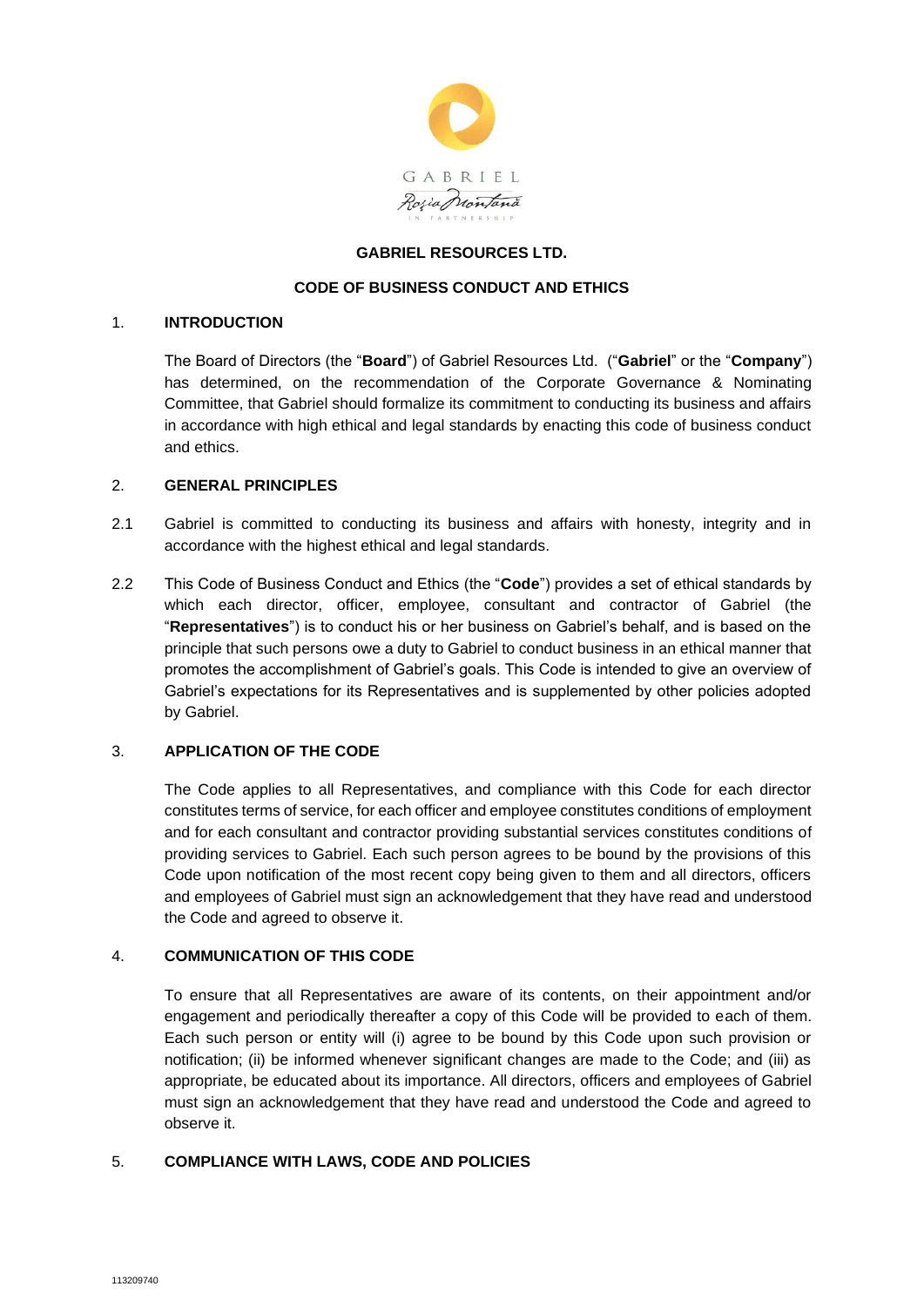- 5.1 As the anti-corruption laws of Canada, the US and the UK have extraterritorial application, all Representatives will be bound by the requirements of all laws in all jurisdictions in which Gabriel operates, even if conduct would otherwise be permitted by the local law of a particular jurisdiction.
- 5.2 In addition, all Representatives, in discharging their duties, will comply with:
	- (a) the laws, rules and regulations of the jurisdictions where they carry out their duties to Gabriel and all jurisdictions where Gabriel conducts its business activities;
	- (b) this Code; and
	- (c) where applicable, all corporate policies, which address in more detail many of the expectations outlined in this Code and including, without limitation, the following principal corporate policies:
		- Anti-Bribery & Anti-Corruption Policy
		- Corporate Disclosure Policy
		- Insider Trading Policy
		- Safety, Environmental and Social Responsibility Policy
		- Whistleblower Policy
- 5.3 No one, whilst working for or on behalf of Gabriel, regardless of his or her position, will ever commit an illegal or unethical act in the performance of their duties, or will instruct any officer, employee, consultant or contractor to do so. If such person is confronted with a situation that raises an issue under this Code or other corporate policies, that person should ask him/herself these questions and carefully consider the appropriate action where the answer may be 'yes':
	- (a) Is the life, health or safety of anyone, or the environment, endangered by the action?
	- (b) Is it illegal?
	- (c) Does it feel dishonest, unfair and/or unethical?
	- (d) Does it compromise anyone's trust or integrity?
	- (e) Would the public disclosure of the activity in any way be embarrassing to you, Gabriel or any other affected director, officer or employee(s)?
- 5.4 Each individual to whom this policy applies should be sufficiently familiar with any laws and regulations and corporate policies and procedures that apply to that person's area of work and responsibility so as to permit such person to recognize possible breaches and to know when to seek advice. If in doubt, any official should discuss the matter with one of the officers of Gabriel.

## 6. **CERTIFICATION REGARDING COMPLIANCE**

- 6.1 All directors, officers, and employees of Gabriel, together with any consultants or contractors that the Board of Gabriel or its delegates may decide, will provide annual certification of compliance with this Code on request by, and in a form acceptable to, Gabriel.
- 6.2 The Chief Executive Officer of Gabriel will be responsible for ensuring that annual certifications are obtained on or before the end of the first fiscal quarter of each year for all directors, officers, specified employees, specified consultants and specified contractors and for providing written confirmation to the Board that such certifications have been obtained.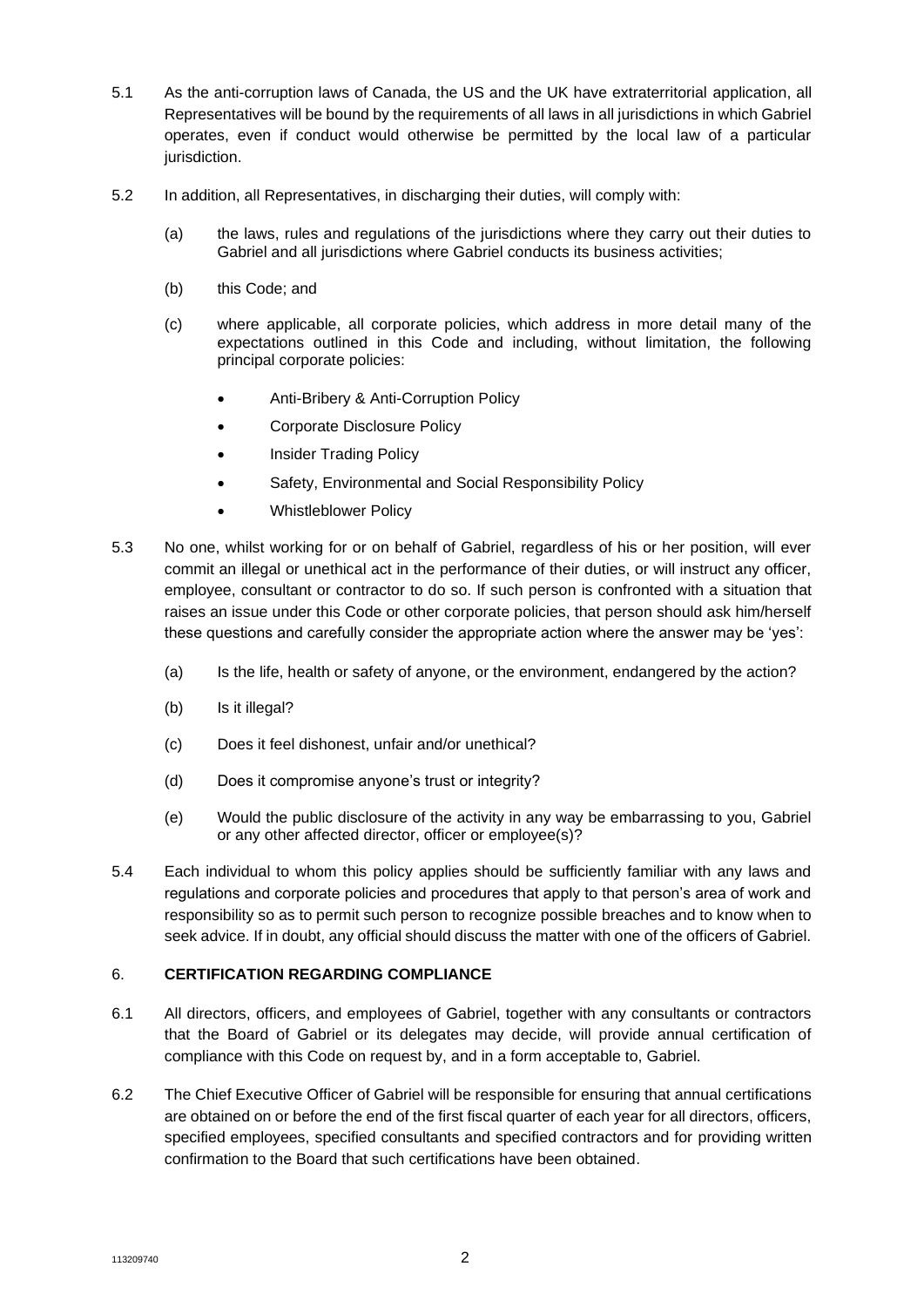# 7. **STANDARDS OF GOOD PROFESSIONAL ETHICS**

Gabriel intends that its good reputation will be maintained and, accordingly, all of Gabriel's activities will be carried out ethically and with honesty and integrity, in the expectation that these activities will become a matter of public knowledge. Any behaviour or actions that do not meet these standards is unacceptable and will be treated as a serious breach of duty. Gabriel expects that its Representatives will conduct themselves at all times in accordance with high ethical and legal standards.

# 8. **PROTECTION AND PROPER USE OF ASSETS**

All Representatives will deal with Gabriel's assets, including all data, information (confidential or otherwise), records, material, facilities and equipment, with the strictest integrity and with due regard to the interests of shareholders and all other stakeholders. Gabriel's assets may not to be used for personal gain or benefit. In addition, all Representatives must protect such assets from loss, damage, misuse, theft and waste and ensure that such assets are used only for legitimate business purposes.

## 9. **GOOD AMBASSADORSHIP**

- 9.1 All Representatives are seen by Gabriel as ambassadors of the Company in both their business and personal lives. All Representatives are encouraged to act in a manner which upholds their good reputation and that of Gabriel and its policies.
- 9.2 All Representatives will represent Gabriel in a professional manner at all times. Neither the reputation nor the image of Gabriel will be jeopardized at any time. The behaviour of all Representatives is seen to reflect that of the Company, so all actions must reflect the policies of the Company.

## 10. **CONFLICT OF INTERESTS**

- 10.1 Representatives, in discharging their duties, will act honestly and in good faith with a view to the best interests of Gabriel.
- 10.2 Representatives will avoid situations involving a conflict, or potential conflict, between their personal, family or business interests, and the interests of Gabriel, and shall promptly disclose any such conflict, or potential conflict, to the CEO of Gabriel and the Chair of the Audit Committee. A conflict of interest occurs when a Representative places or finds himself/herself in a position where his/her private or professional interests conflict with the interests of Gabriel or have an adverse effect on the Representative's motivation or the proper performance of their duties.
- 10.3 Representatives will perform their duties and arrange their personal business affairs in a manner that does not interfere with their independent exercise of judgment. No executive director, officer or employee of Gabriel or consultant or contractor working for Gabriel will accept financial compensation of any kind, nor any special discount, loan or favour, from persons, corporations or organizations having dealings or potential dealings with Gabriel.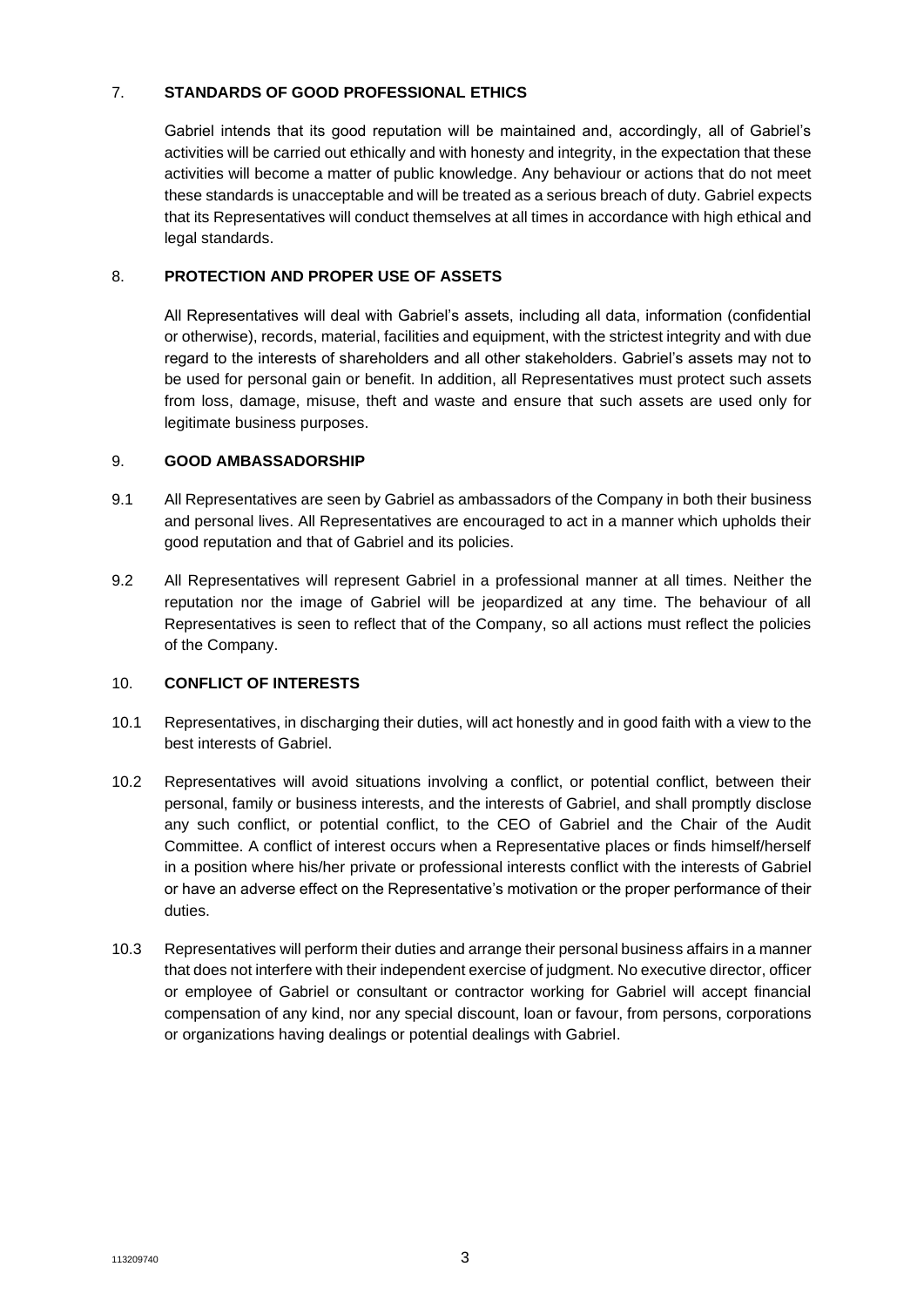## 11. **CORPORATE OPPORTUNITIES**

Directors, officers and employees are prohibited from taking for themselves opportunities that arise through the use of corporate property, information or position and from using corporate property, information or position for personal gain. Officers and employees are also prohibited from competing with Gabriel directly or indirectly and owe a duty to Gabriel to advance the legitimate interests of Gabriel when the opportunity to do so arises.

## 12. **GIFTS AND HOSPITALITY**

Representatives and their families will be required to adhere to Gabriel's policy with regard to gifts & hospitality, which forms part of the Anti-Bribery & Corruption Policy and sets out Gabriel's policy when it is and is not appropriate for you to make or receive gifts and / or hospitality from a third party.

#### 13. **HUMAN RIGHTS**

All directors, officers and employees will adhere to Gabriel's commitment to promoting respect for internationally recognized human rights as set forth in the United Nations Universal Declaration of Human Rights.

#### 14. **EQUAL OPPORTUNITY**

Gabriel is committed to providing a work environment that enables all employees to be recruited, and to pursue their careers, free from any form of unwarranted discrimination. In particular, Gabriel will not discriminate on the basis of age, colour, creed, disability, ethnic origin, gender, marital status, national origin, political belief, race, religion or sexual orientation.

#### 15. **HARASSMENT**

All employees have a right to work in an environment free from all forms of harassment. Harassment is defined as any unwanted conduct or comment that is intimidating, hostile or offensive in the work environment.

## 16. **ALCOHOL AND DRUGS**

Any misuse of alcohol or legal drugs (prescribed or non-prescription), or the use of any illegal drugs, may jeopardize job safety and/or performance, and is prohibited in the Gabriel workplace. No Representative will enter the workplace under the influence of alcohol or drugs.

## 17. **REPORTING VIOLATIONS OF THE CODE – WHISTLEBLOWER POLICY**

- 17.1 All Representatives will adhere to Gabriel's commitment to conduct its business and affairs in a lawful and ethical manner.
- 17.2 Any Representatives who becomes aware of any instance where Gabriel receives a solicitation to engage in any act prohibited by this Code or the policies referenced in Section 5.2(c) above, or who becomes aware of any information suggesting that a violation of this Code or such policies has occurred or is about to occur, is required to report it to the CEO or Chair of the Audit **Committee.**
- 17.3 Gabriel has adopted a Whistleblower Policy which provides procedures for reporting violations of laws, rules, regulations or Gabriel's corporate policies, including a procedure for anonymous reporting. A copy of the Whistleblower Policy can be found on Gabriel's website at www.gabrielresources.com.